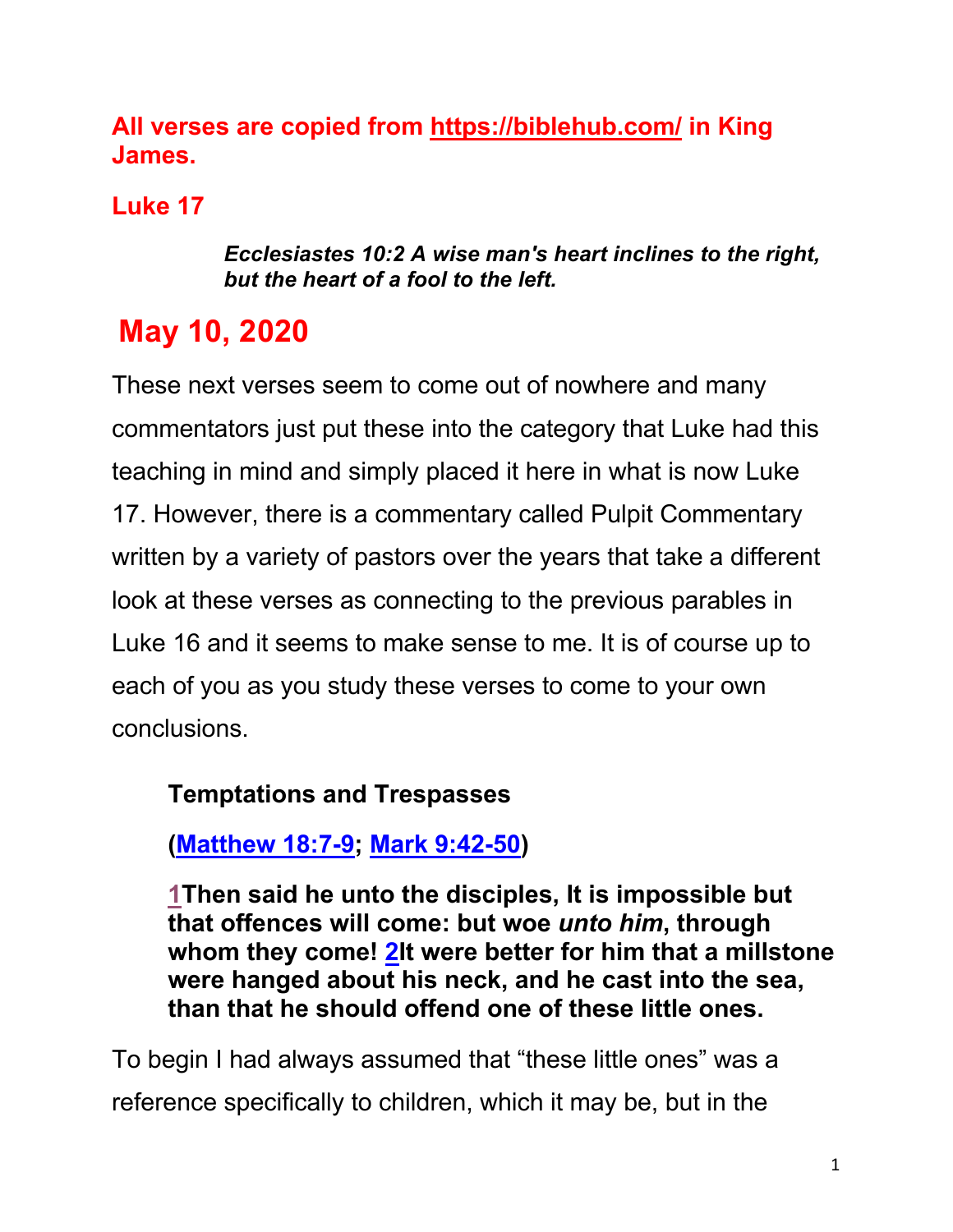broader sense it could mean a young Christians or people searching for the Truth in a very infantile way.

The thought here is that Jesus is speaking about an offense committed by one person to another. More specifically a believer committing an offense to another younger believer or someone searching for Christ, the Truth.

Jesus says it is a foregone conclusion that some offenses would come about, it is simply the matter of things as we walk out life even as Christians, we will offend one another. The real issue being; was it intentional and are we willing to repent and apologize to those we offend.

Even unintended offenses can be smoothed out by a simple apology quite often. But an offense left unresolved can indeed cause lifelong barriers even effecting one's ability to walk with Christ. It is those offense that Jesus is speaking of here. Jesus states that it would have been better to have died before causing the kind of offense that would keep someone from coming to a saving knowledge of Christ.

Now for clarification, if a believer offends some young person or some young Christian in a way that would cause that young person to reject Christ then Jesus is saying that it would have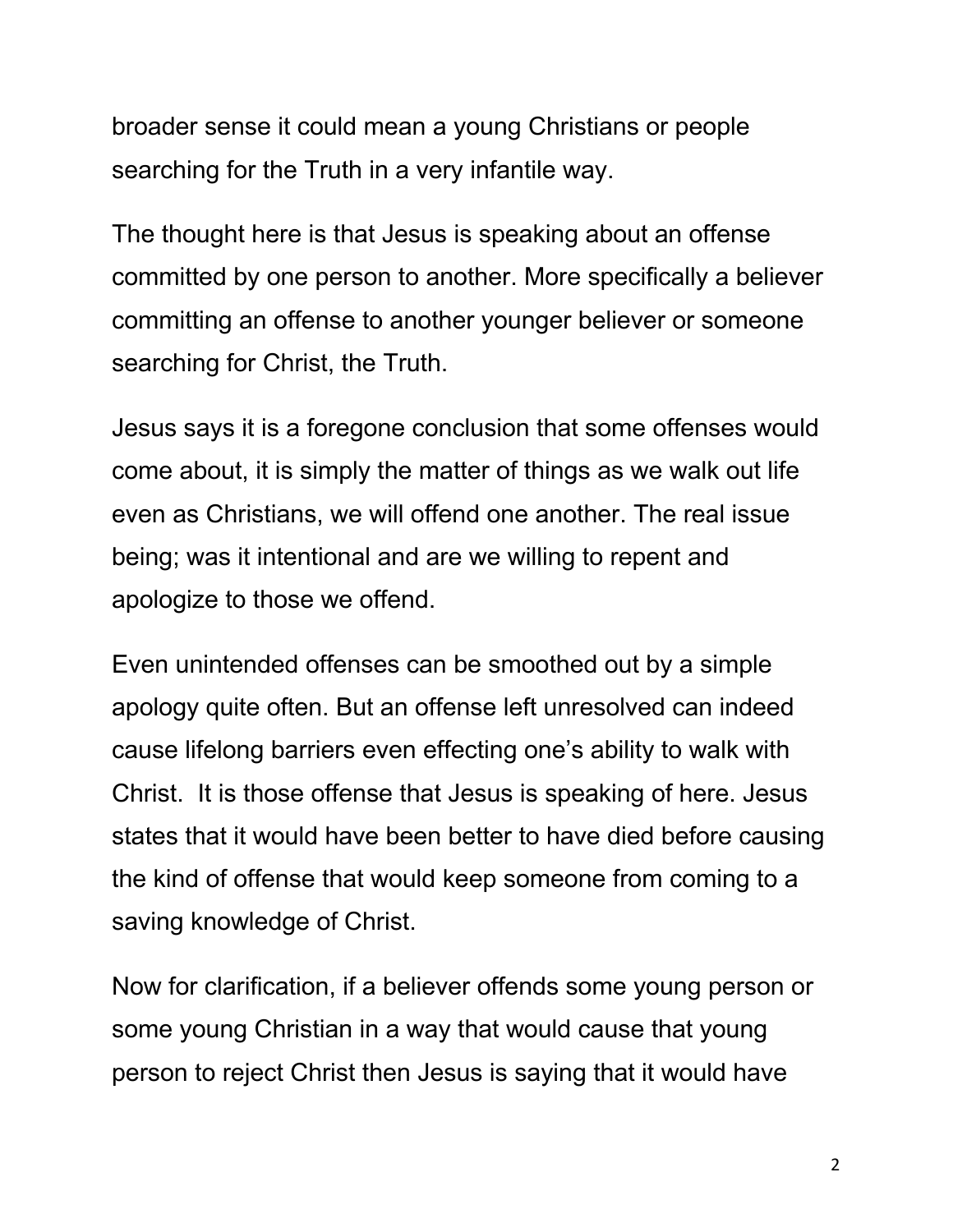been better if the offending believer had died than to do this. The death of the believer is in this case would have removed the obstacle that kept this young person from coming to Christ. The offending believer was still saved and would be with Christ, but the offense would not have happened if the believer was not alive to commit the offense. I know that is a bit convoluted but study it out in that context and come to your own conclusion. The key is repentance on the part of the offender.

## **3Take heed to yourselves: If thy brother trespass against thee, rebuke him; and if he repent, forgive him. 4And if he trespass against thee seven times in a day, and seven times in a day turn again to thee, saying, I repent; thou shalt forgive him.**

Jesus immediately moves into the believer/believer relationship and gave a clear commandment. We are always wondering what the commandments of Jesus are that to be followed if we love Him, so here is one.

#### *John 14:15 If ye love me, keep my commandments.*

Vs 3 clearly gives commandment that if a brother (or sister is included) "trespass against thee"; rebuke him or her, and if they repent "forgive" them. Pretty clear, but think for a moment, we often hear people say they are going to forgive someone who has never sought forgiveness.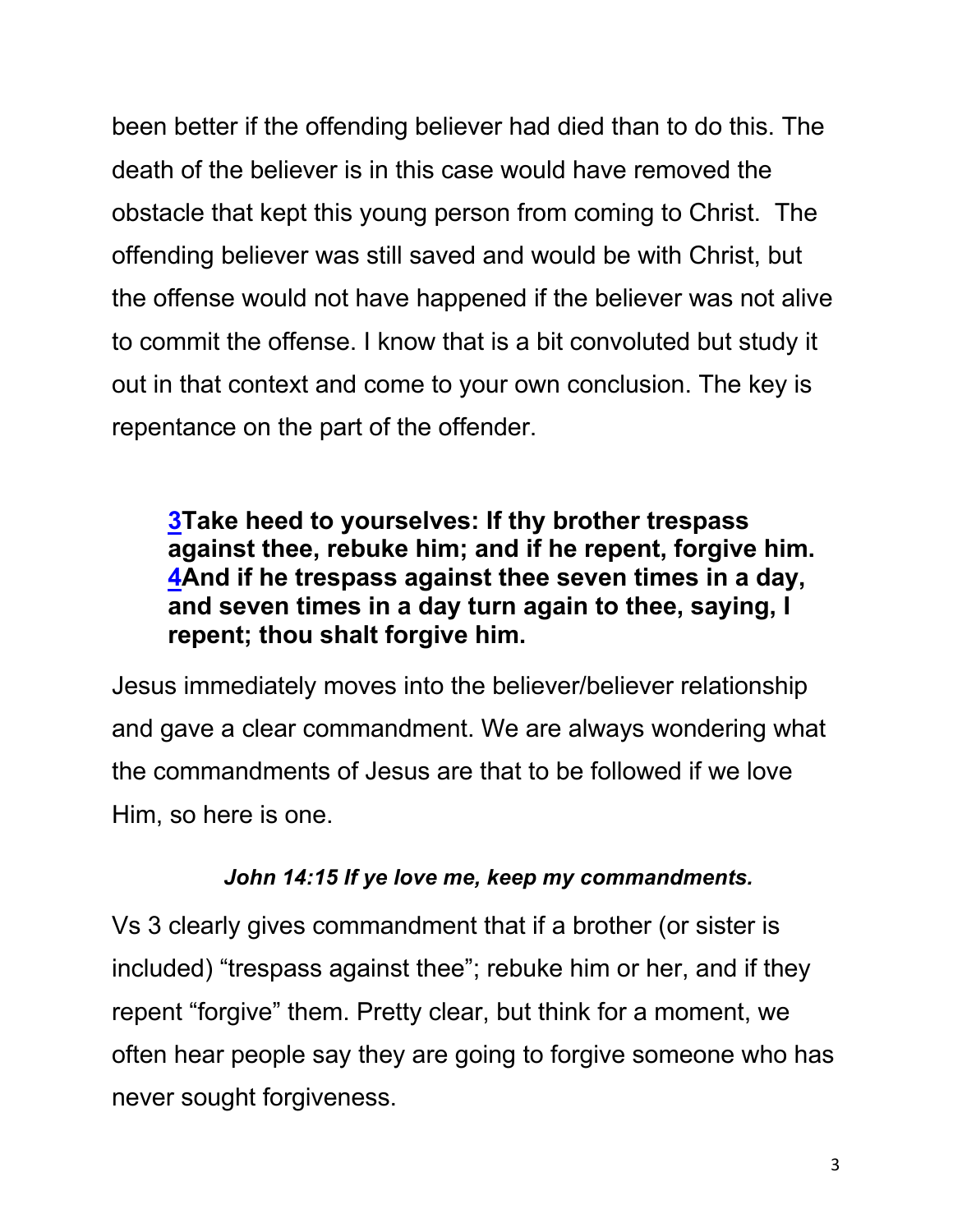**Q.** How does that work?

I believe the Bible will tell us that repentance is a part of the workings of God in order to bring about a contrite spirit. Where there is no repentance the growth of the believer is stunted sometimes even destroyed. God was clear;

**Q.** What is forgiveness based on? Repentance

*Acts 3:19 Repent ye therefore, and be converted, that your sins may be blotted out, when the times of refreshing shall come from the presence of the Lord;*

*Acts 26:18 18To open their eyes, and to turn them from darkness to light, and from the power of Satan unto God, that they may receive forgiveness of sins, and inheritance among them which are sanctified by faith that is in me.*

*19Whereupon, O king Agrippa, I was not disobedient unto the heavenly vision: 20But shewed first unto them of Damascus, and at Jerusalem, and throughout all the coasts of Judaea, and then to the Gentiles, that they should repent and turn to God, and do works meet for repentance.* 

Salvation is not by any works, but repentance is a work of sanctification, a "*works meet for repentance*". Salvation is a free gift but as we walk out life and we offend people it is incumbent upon us to repent of those offense which is part of the sanctification process. It is God's plan on how we grow in Faith and Love.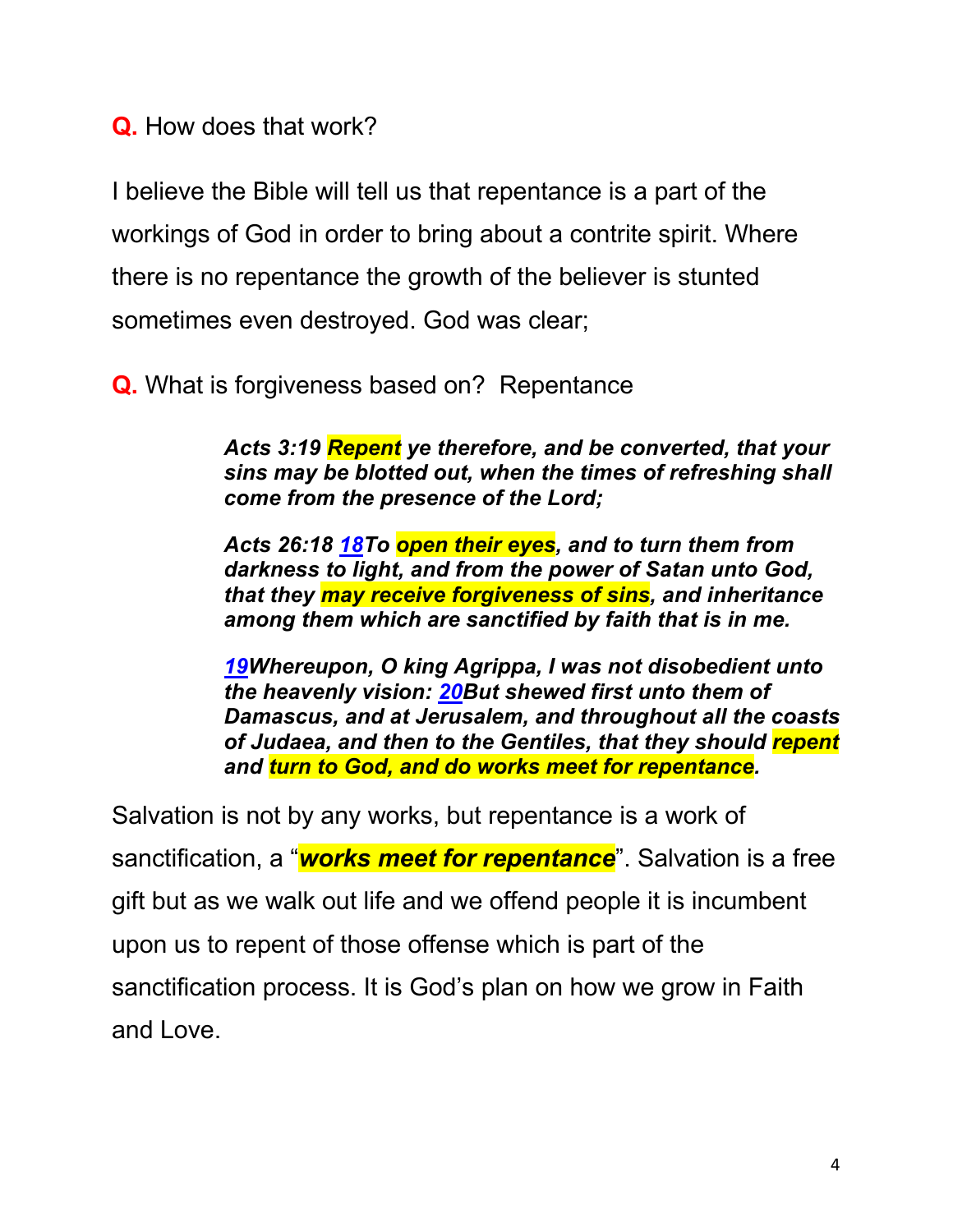The idea of repenting is an act of Faith and Love, just like redemption is an act of Faith and Love. God said that on the other side of repentance is a relationship. Relationships are built on Truth and Love and if the chiasm between us is due to some offense then we have to bridge that chasm with repentance.

If we simply forgive people without their coming to repentance we have enabled them to not grow in that Truth. This may be the very thing Jesus is speaking of in vs 1;

#### *1Then said he unto the disciples, It is impossible but that offences will come: but woe unto him, through whom they come!*

There are many offenses that we may accidentally thrust on our brothers and sisters, but a very serious one may be not allowing them to learn about the value of repentance. It is the essence of being born again. Without repentance there is no forgiveness of sin.

> *Luke 13:3 3I tell you, Nay: but, except ye repent, ye shall all likewise perish.*

> *Acts 17:30 Truly, these times of ignorance God overlooked, but now commands all men everywhere to repent,*

> *Acts 3:19 Repent ye therefore, and be converted, that your sins may be blotted out, when the times of refreshing shall come from the presence of the Lord;*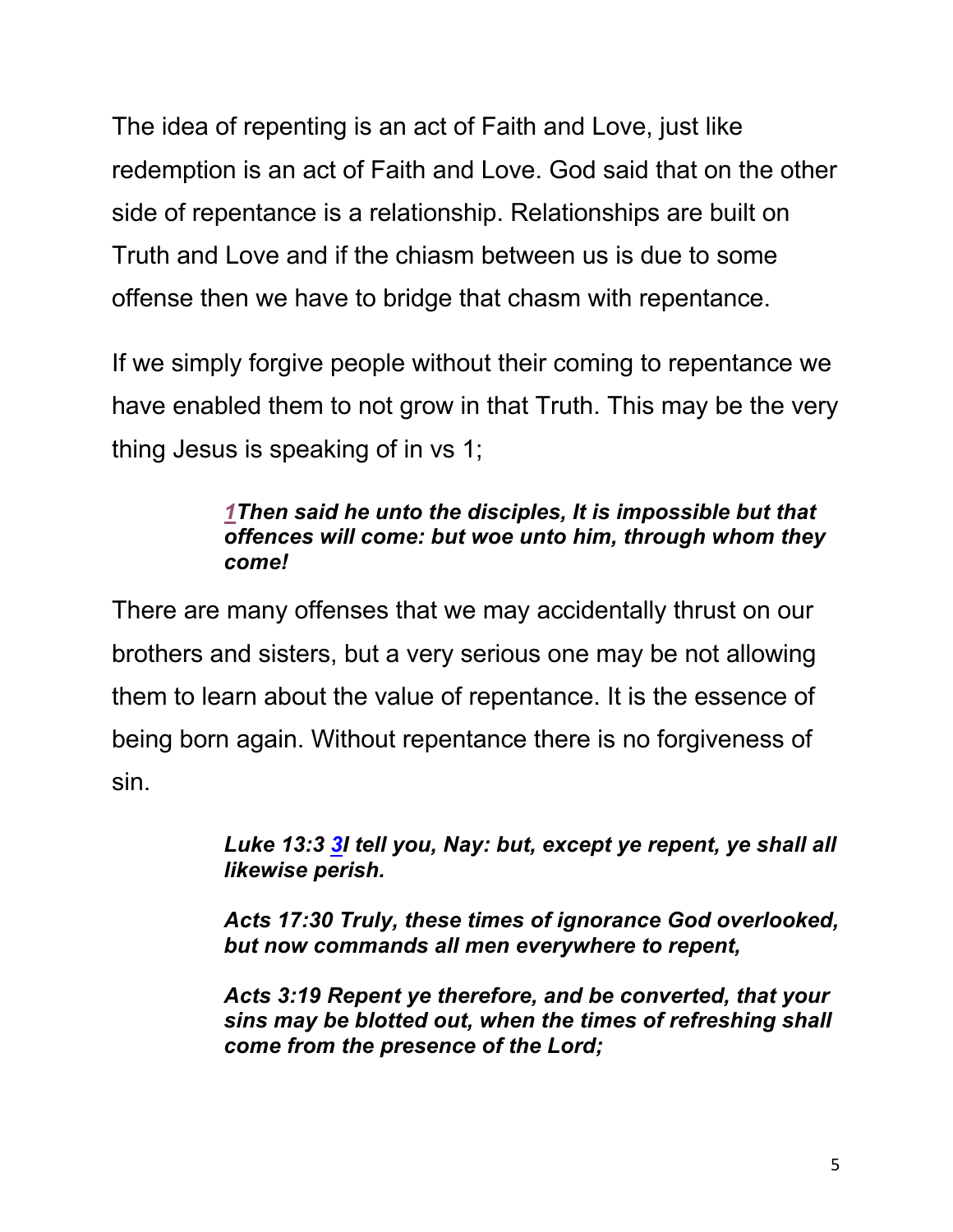*Romans 2:4 Or despisest thou the riches of his goodness and forbearance and longsuffering; not knowing that the goodness of God leadeth thee to repentance?*

**The Power of Faith**

**(Matthew 17:14-21; Mark 9:14-29; Luke 9:37-42)**

**5And the apostles said unto the Lord, Increase our faith. 6And the Lord said, If ye had faith as a grain of mustard seed, ye might say unto this sycamine tree, Be thou plucked up by the root, and be thou planted in the sea; and it should obey you.**

Jesus's answer to the request is not a verbal NO, but His response is definitely a No to having Him give them more Faith.

**Q.** So how does faith work or more specifically how does it grow?

We see the disciples ask Jesus to increase their faith and He does not do that, instead He gives them an example of the power of Faith and within His response is the manner in which God intends our faith to increases.

I think perhaps that Faith or the growth of Faith is inextricably linked to our sanctification walk. As we walk through life, we will encounter challenges of all sorts; how we deal with those challenges will determine the next step in Faith growth and in Sanctification growth.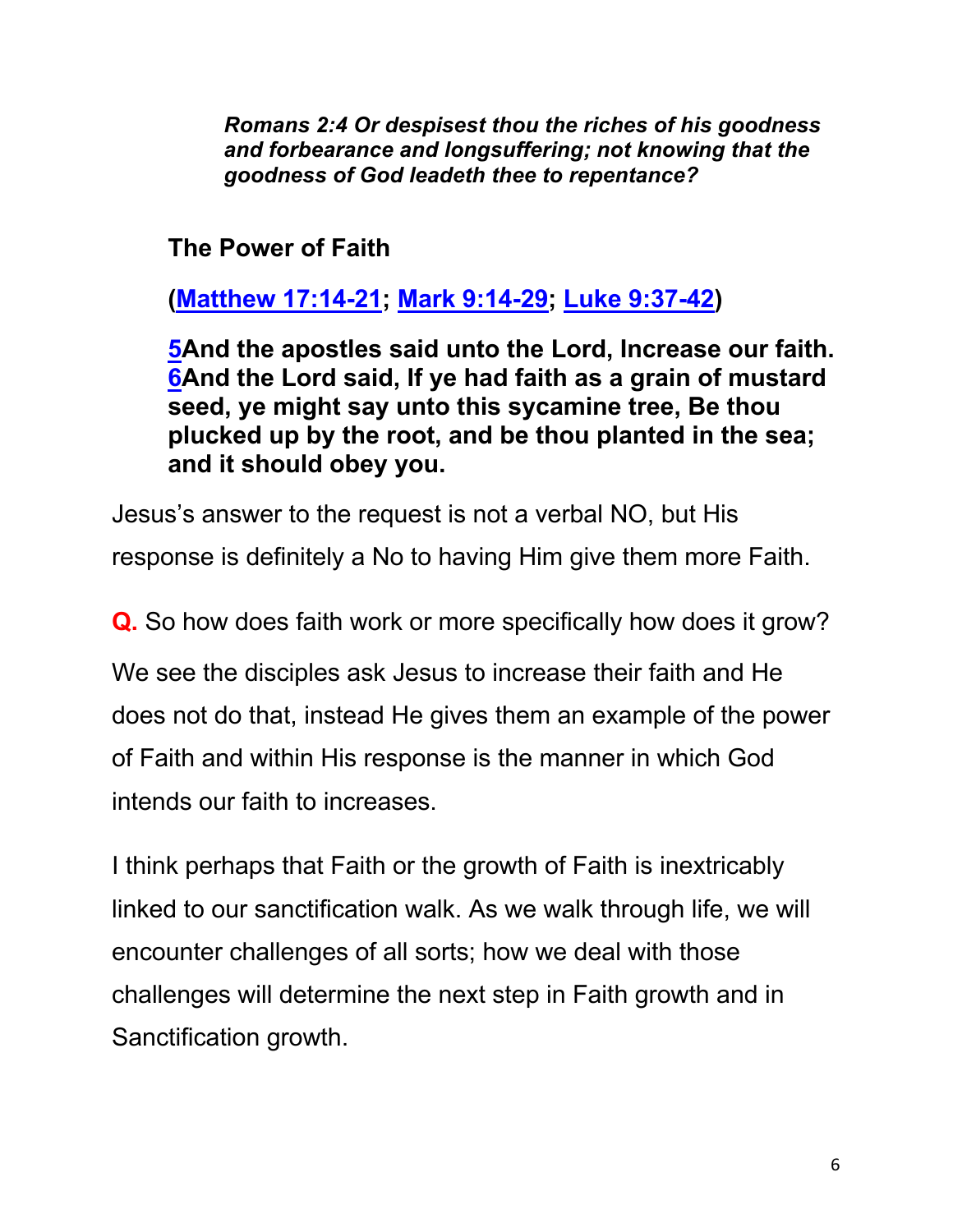If we seek God first on every issue and are obedient to His Will and the leading of the Holy Spirit our Faith is assured to grow as will our sanctification through the power of the Holy Ghost. If on the other hand, we allow others to determine our walk and or we look to man or government to determine our walk then neither Faith nor Sanctification can grow because we are relying on neither on God nor our Faith.

This next verse has always been a head scratcher for me, but I think I comprehend now what Jesus is saying.

**7But which of you, having a servant plowing or feeding cattle, will say unto him by and by, when he is come from the field, Go and sit down to meat? 8And will not rather say unto him, Make ready wherewith I may sup, and gird thyself, and serve me, till I have eaten and drunken; and afterward thou shalt eat and drink? 9Doth he thank that servant because he did the things that were commanded him? I trow not. 10So likewise ye, when ye shall have done all those things which are commanded you, say, We are unprofitable servants: we have done that which was our duty to do.**

Before we unpack these verses let's get a little word out of the way. The last part of verse in the KJV uses the word "trow". It means in English, "I think not".

This entire set of verses is demonstrating a chain of command. The owner of the farm has an employee. The employee is given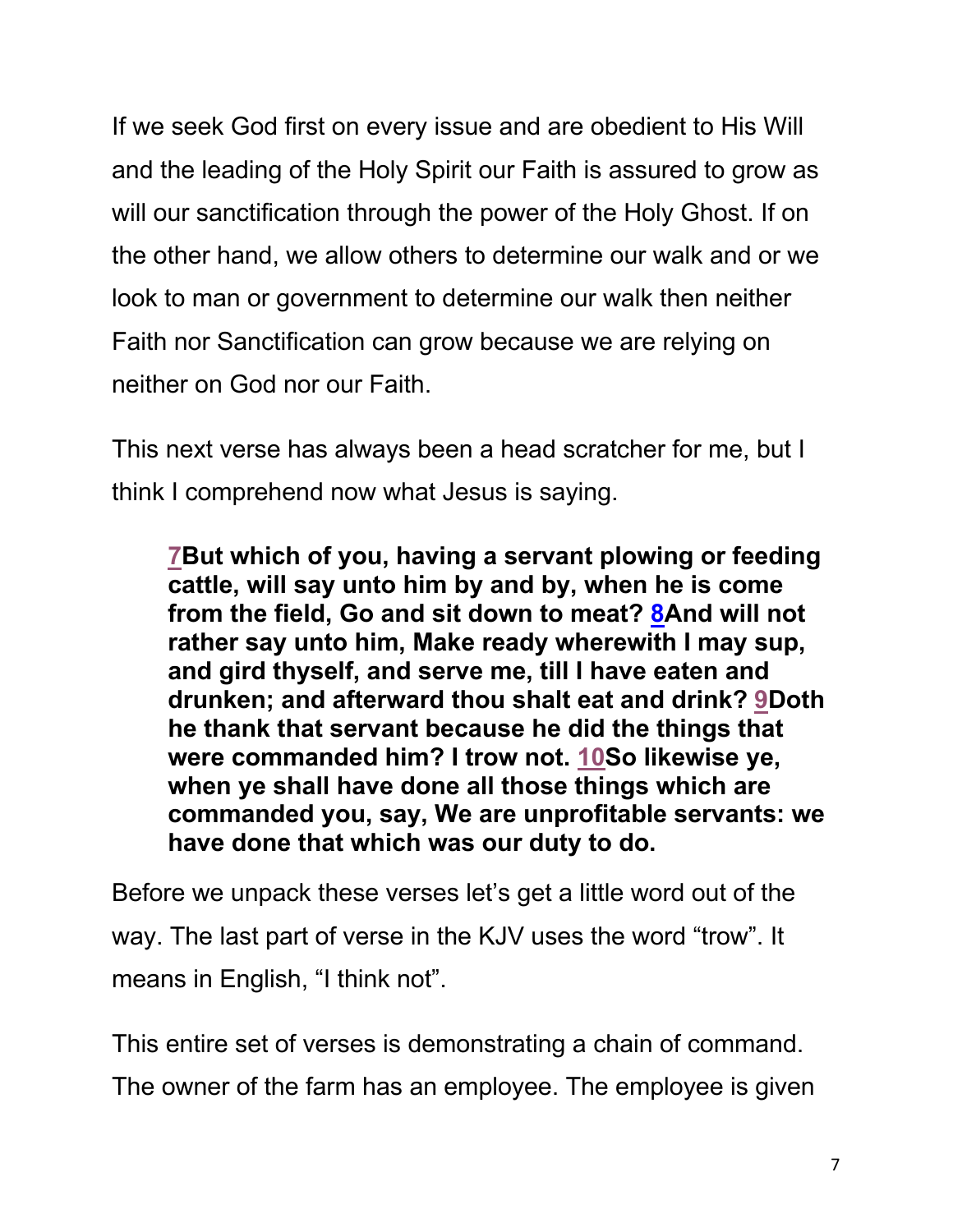various tasks to perform during the day. At the end of the day the owner of the farm or master, does not bestow a crown upon the head of the worker and have him sit down while the master prepares the meal it is still the chain of command and the worker serves the master.

In our situation we are the workers and Jesus is the Master. He has tasks for us to complete as Born-Again Believers and members of the Bride of Christ the CHURCH that Jesus started. When we finish a day's task for Christ, we are not given a crown of victory, that crown of victory will not be given until the Bema Seat of Christ; when Christians are judged for the work they performed in the Name of Jesus to the Glory of God.

Strong's Concordance defines "Judgement Seat"

Transliteration: béma Phonetic Spelling: (bay'-ma) Definition: a step, raised place, by implication a tribunal Usage: an elevated place ascended by steps, a throne, tribunal.

> *Romans 14:10 But why dost thou judge thy brother? or why dost thou set at nought thy brother? for we shall all stand before the judgment seat of Christ.*

> *2 Corinthians 5:10 For we must all appear before the judgment seat of Christ; that every one may receive the things done in his body, according to that he hath done, whether it be good or bad.*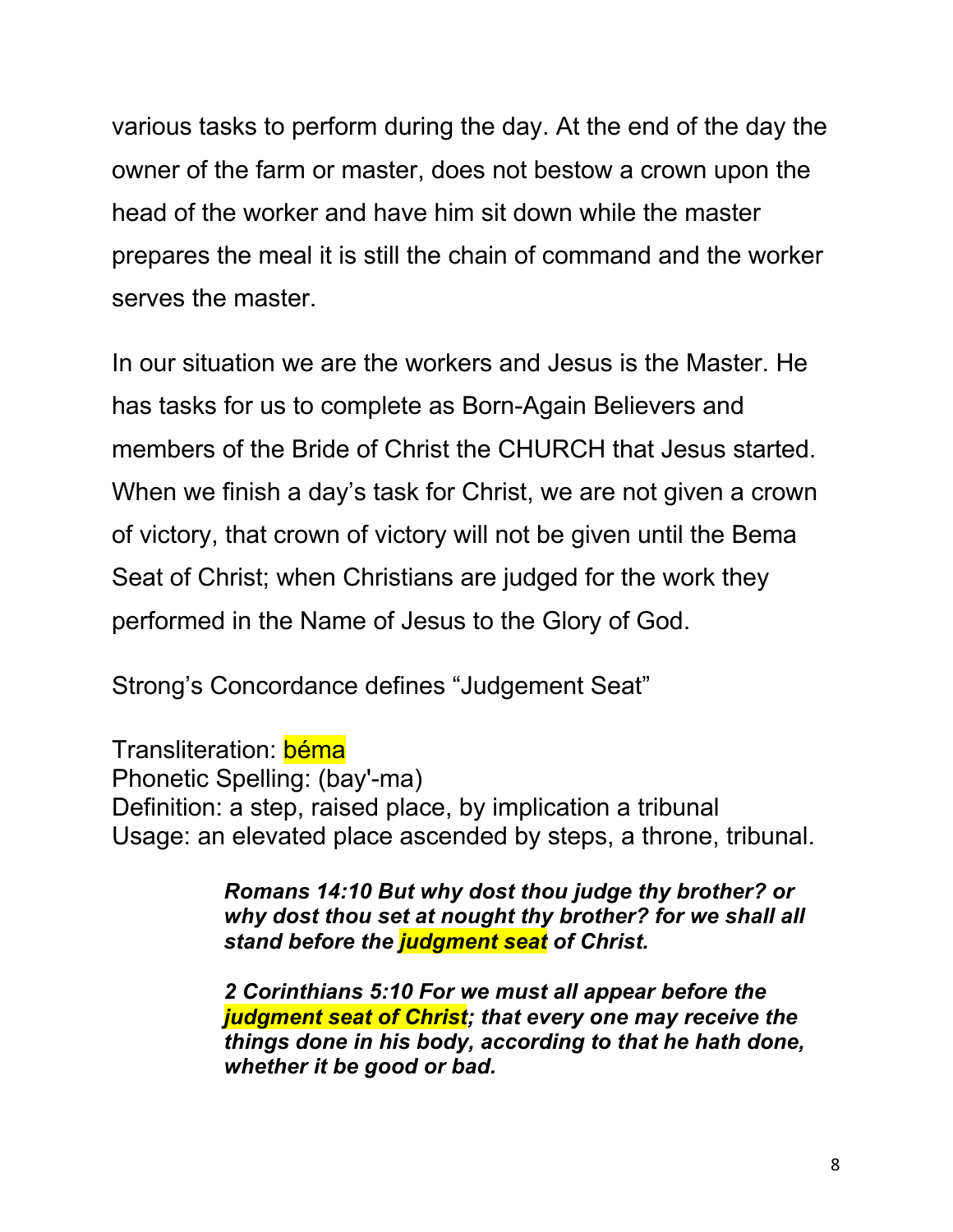*Philippians 2:10 10That at the name of Jesus every knee should bow, of things in heaven, and things in earth, and things under the earth; 11And that every tongue should confess that Jesus Christ is Lord, to the glory of God the Father.*

Until that day comes or until you die or are raised at the Rapture, we will continue to serve Jesus, day and night. Before our meals and after our meals, we are to serve Him, and we do that by serving and loving others that need help. We do that by sharing the Good News; (The Great Commission) with those who are searching for the Truth. We do that by praying for our enemies; all of them, turning from sin in our own lives and walking with Christ in Righteousness.

The end of verse 10;

#### **"We are unprofitable servants: we have done that which was our duty to do."**

This is our mantra as believers. We were saved when we were guilty and deserved death. We are honored to serve the Risen Savior, but we are still unworthy of His Love, His Mercy, His Grace and His Gift of Redemption, but nonetheless we have received it because of His Love, His Mercy and His Grace.

## **Jesus Heals Ten Lepers**

**(2 Kings 5:1-14)**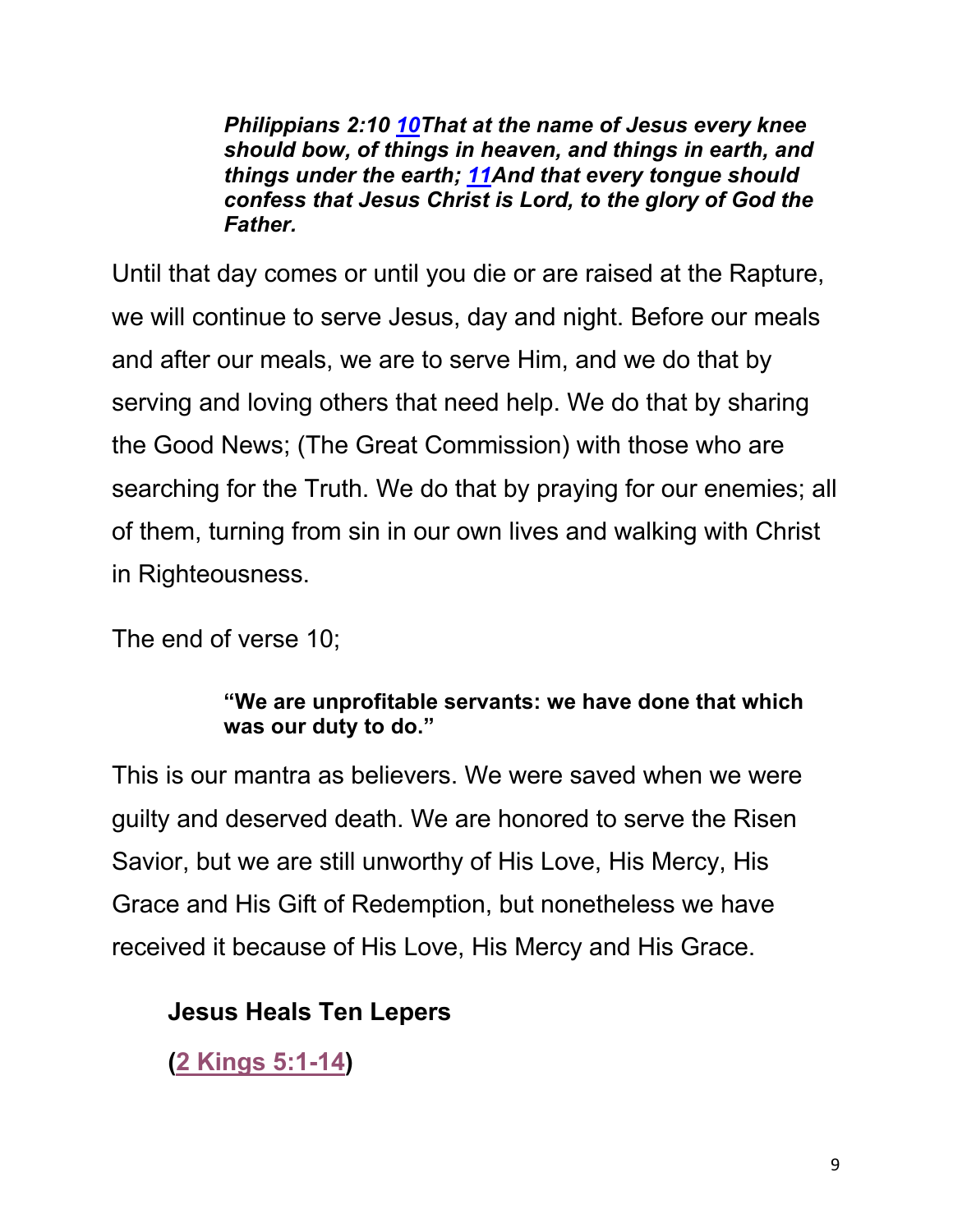This was a long arduous journey for Jesus that will see Him in Jerusalem for the Crucifixion. He caused many miracles to be done during this three year ministry and herein is another miracle with an interesting thing to learn.

**11And it came to pass, as he went to Jerusalem, that he passed through the midst of Samaria and Galilee. 12And as he entered into a certain village, there met him ten men that were lepers, which stood afar off: 13And they lifted up** *their* **voices, and said, Jesus, Master, have mercy on us. 14And when he saw** *them***, he said unto them, Go shew yourselves unto the priests. And it came to pass, that, as they went, they were cleansed.**

It appears that as we have seen before Jesus simply speaks healing and if those who are commanded to do a certain thing abide in that commandment they are healed. Similar to the healing of Naaman, captain of the host of the king of Syria, in 2 Kings 5. Jesus spoke and told these 10 men with leprosy to go show the Priests; as they carried out the commandment they were healed.

#### **15And one of them, when he saw that he was healed, turned back, and with a loud voice glorified God, 16And fell down on** *his* **face at his feet, giving him thanks: and he was a Samaritan.**

Of the ten only one was grateful to the point of giving worship and thanks to God. It turns out that by implication 9 were Israelites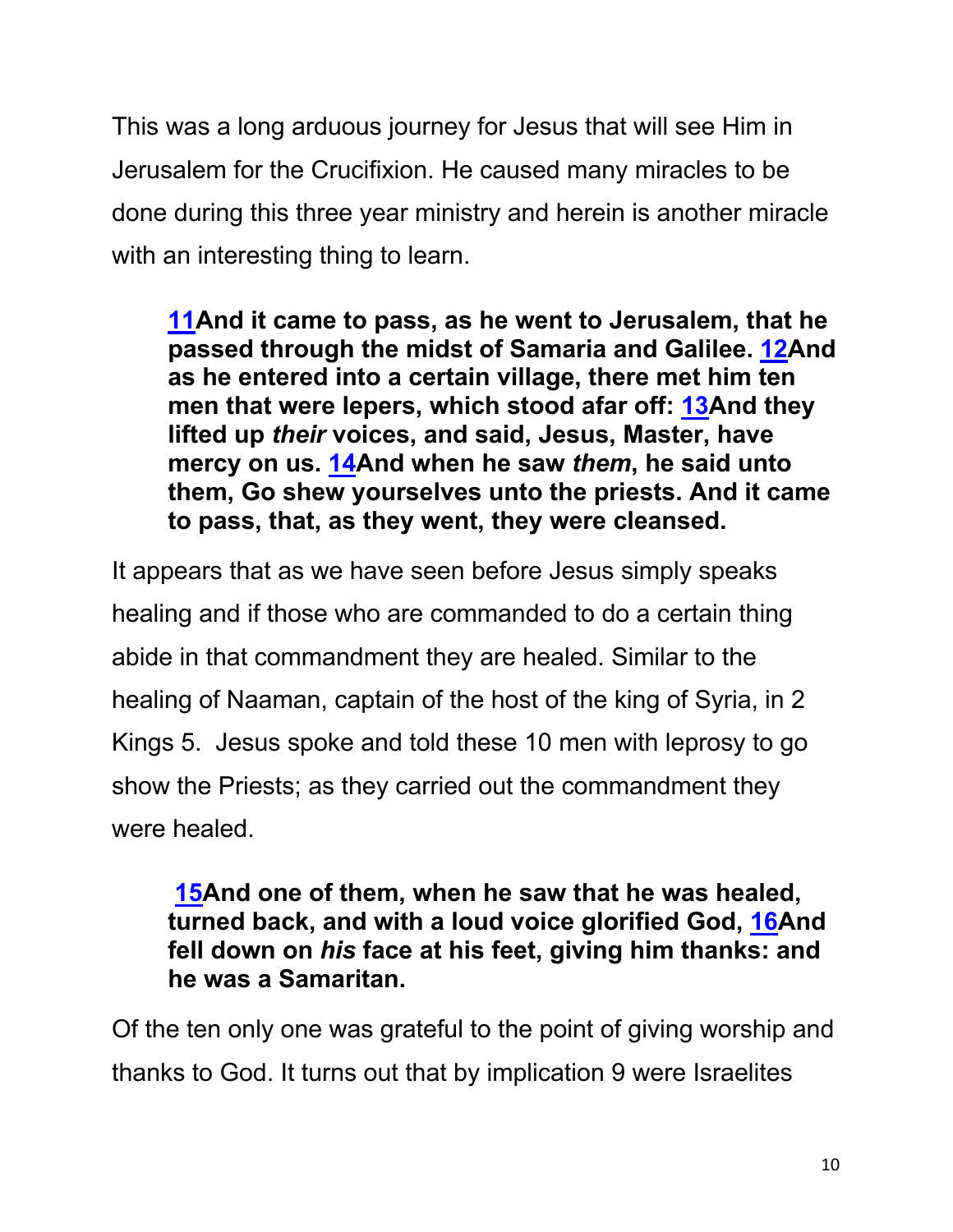and one was a Samaritan, meaning from Samaria. We have discussed at length the hatred of the Jews by the Samarians and vice versa. Jesus who came to Save Israel, healed without condition in this case a Samaritan and 9 Israelis.

## **17And Jesus answering said, Were there not ten cleansed? but where** *are* **the nine? 18There are not found that returned to give glory to God, save this stranger. 19And he said unto him, Arise, go thy way: thy faith hath made thee whole.**

The implication here is that one of the nine received a further gift the one called Faith. Even though the 9 through obedience proceeded to do as told, this one realized that there was more to asking and receiving; he realized that one must worship the giver in Truth and Light. Which of the 10 would then continue on this path of growing in Faith and Sanctification? The one who worshiped the Creator and gave thanks and praise to Jesus the Son of the Living God.

## **The Coming of the Kingdom**

**20And when he was demanded of the Pharisees, when the kingdom of God should come, he answered them and said, The kingdom of God cometh not with observation: 21Neither shall they say, Lo here! or, lo there! for, behold, the kingdom of God is within you.**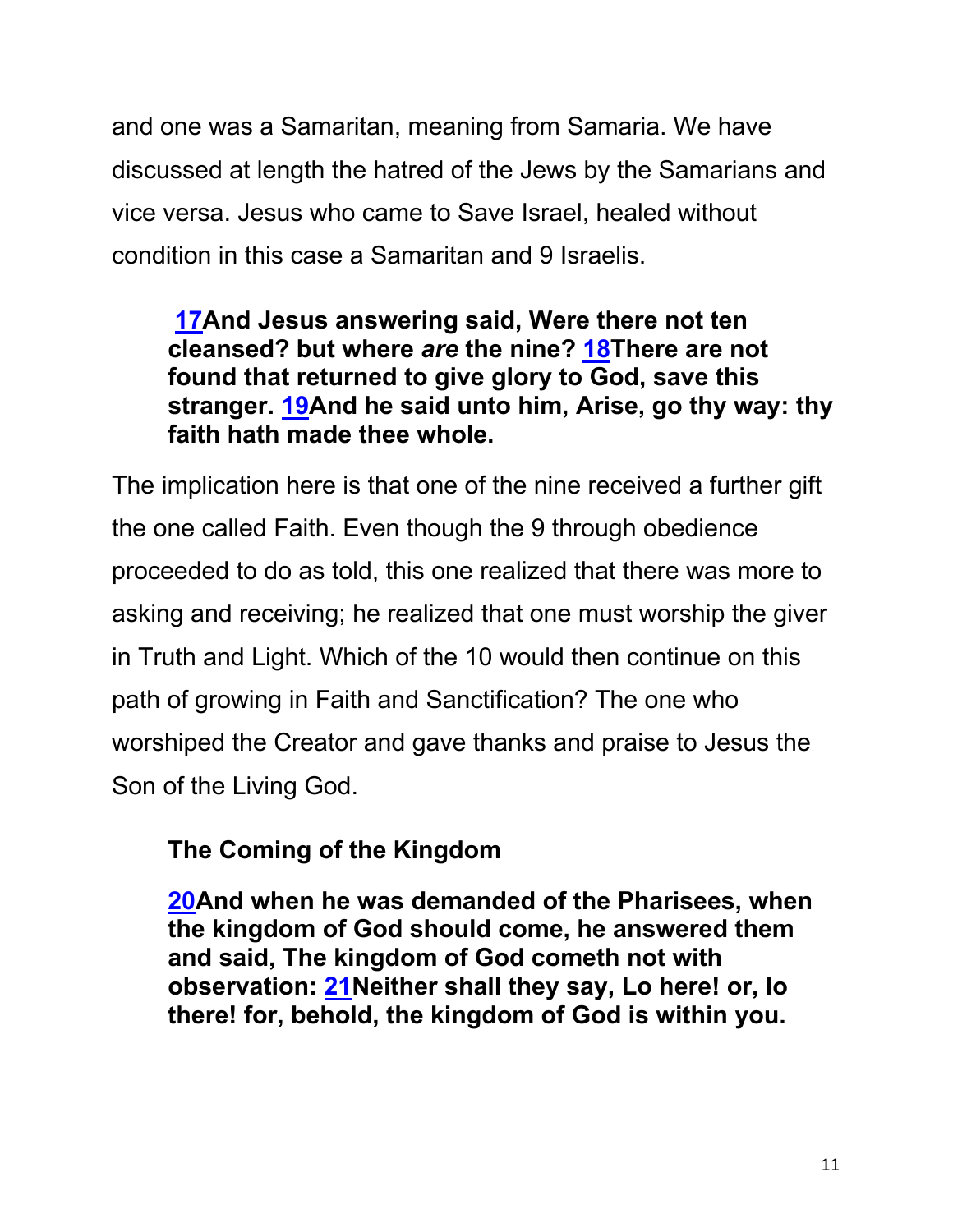The Kingdom of God resides within the believer at this point here on earth. It used to reside in the Temple but that was destroyed, after God departed from earth.

He sent His Son, His Only Son back to earth to reclaim the Kingdom and establish it for the time being within the hearts of the believers. Israel in their myopic view wanted a real dirt and brick kingdom with a real warrior ruler who would vanquish their enemies. They did not want a Savior, but we sure do.

There were hard lessons to be learned by the religious people of that day. They were so convinced that they had the whole truth that they were unwilling to listen to the Truth Giver and understand that the Truth of God is like the proverbial onion, it is layer upon layer of Truth. Truth that we cannot even conceive of at this point in our lives, the revelation of how God created the universe, we can only guess. Science is useless unless it pursues the Truth aside from political correctness. Truth is Truth and it is only found in God and in His Word.

I found this article today and would not recommend your taking the time to read it other than to see the absolute destitution of unbelief that this author has attained.

> *When I saw the title of this article below on Yahoo I had to read it; to see how truthful this author*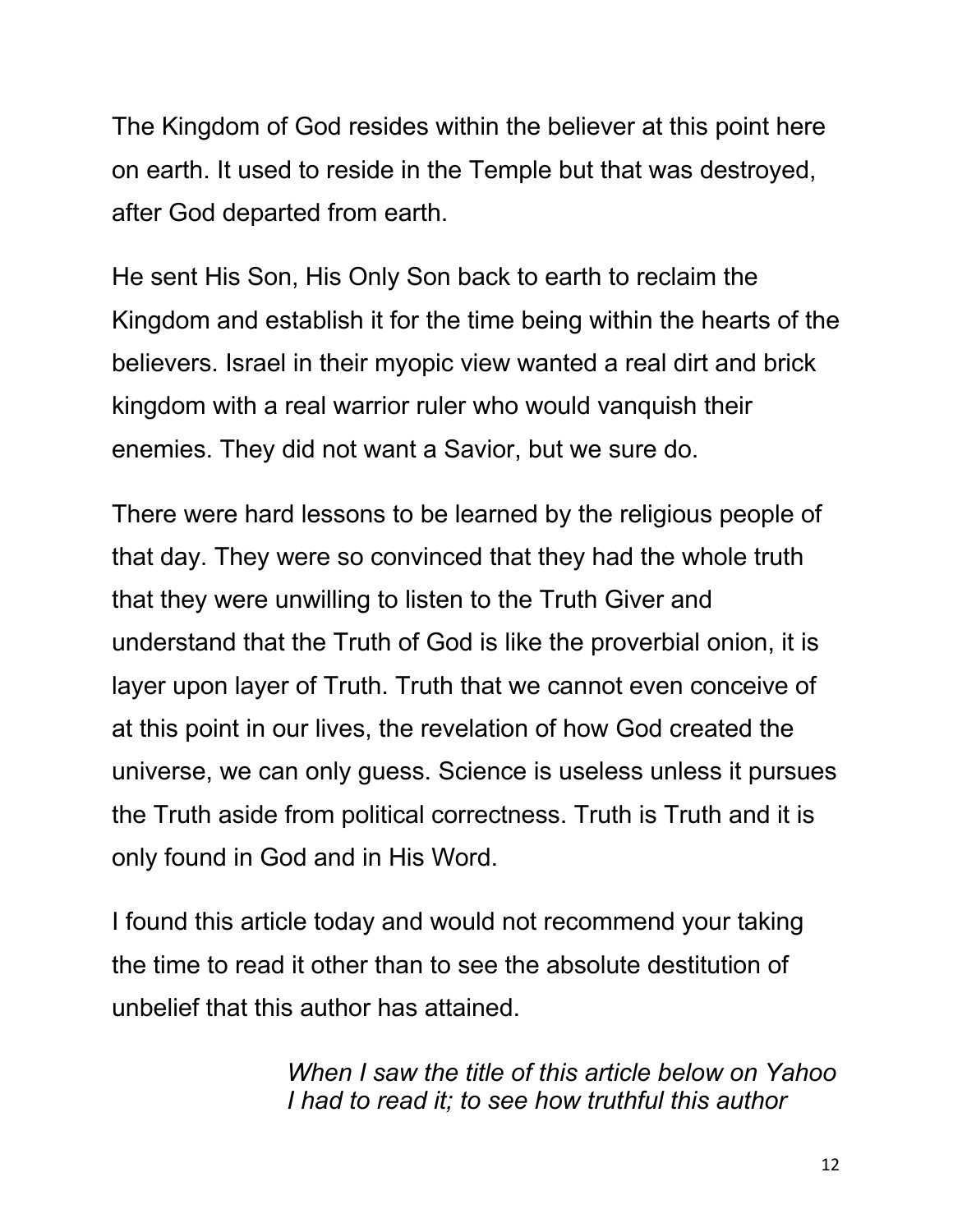*would be and how honest Yahoo would be in reporting on what this author stated. Neither is truthful or honest other than they correctly spelled the name of Jesus. The article is a waste of time and I feel dumber just having read it.* 

*Yahoo Entertainment*

#### *What Jesus Really Said About Heaven and Hell*

*Bart D. Ehrman TimeMay 8, 2020, 11:32 AM MDT*

*Comments: Chris wrote 2 days ago Thank you for clearing up what Jesus really said, Yahoo. Next, please clarify how God created the universe...I'm sure you have inside information.*

*Ally wrote 2 days ago I would expect as much accuracy on Christianity from the Yahoo Entertainment section as I would news about the Kardashians in the Bible.*

The arrogance of science today is to disprove all notions of a divine Creator. They wallow in the mud of man's knowledge forsaking the pure water of God's Knowledge and undeniable Truth. All we can say to them is; "knock yourself out and good luck with that".

#### **22And he said unto the disciples, The days will come, when ye shall desire to see one of the days of the Son of man, and ye shall not see** *it***.**

Jesus is telling His disciples that a day will come when they will want to return to the days they were sitting in at that moment.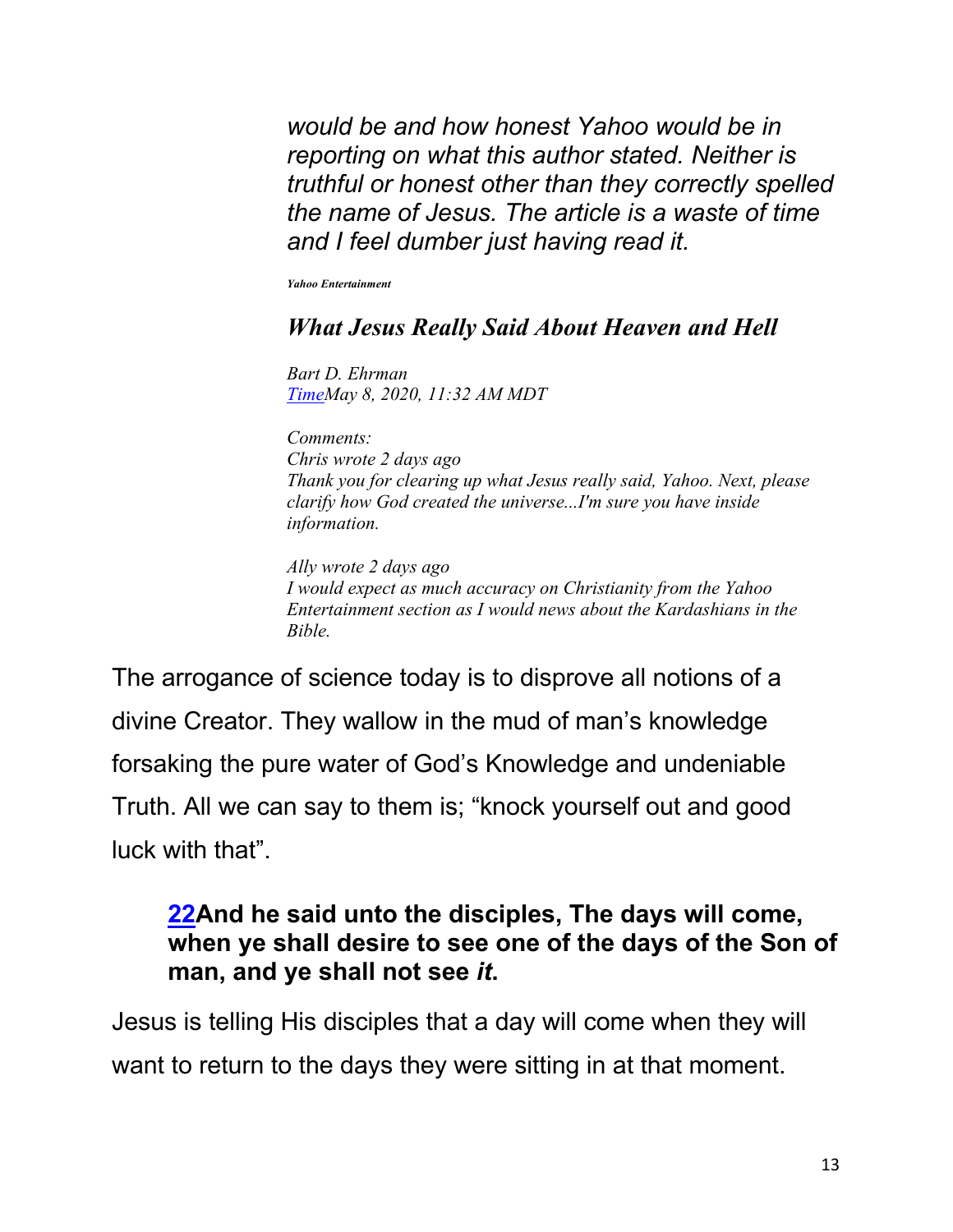When their advisories will be so bold and brutal that the disciples will long for just one more day with the Messiah to be in their midst to talk to them to comfort them in the flesh. Without saying it He is declaring that at His ascension they will not see Him again, until they die, or He returns for His Bride.

My sense is that if Jesus tarries much longer, we too will long for the days when we could worship in freedom. That freedom is being eroded as we have seen over the past 8 weeks. Christians being told they could not worship; do you really think that was just a medical decision. I think Satan has a strangle hold on American politics and his intent is to destroy our Constitution that protects our right to worship freely. There are evil people in positions of power;

> *Ephesians 6: 10Finally, my brethren, be strong in the Lord, and in the power of his might. 11Put on the whole armour of God, that ye may be able to stand against the wiles of the devil. 12For we wrestle not against flesh and blood, but against principalities, against powers, against the rulers of the darkness of this world, against spiritual wickedness in high places. 13Wherefore take unto you the whole armour of God, that ye may be able to withstand in the evil day, and having done all, to stand. 14Stand therefore, having your loins girt about with truth, and having on the breastplate of righteousness; 15And your feet shod with the preparation of the gospel of peace; 16Above all, taking the shield of faith, wherewith ye shall be able to quench all the fiery darts of the wicked. 17And take the helmet of salvation, and the sword of the Spirit, which is the word of God:*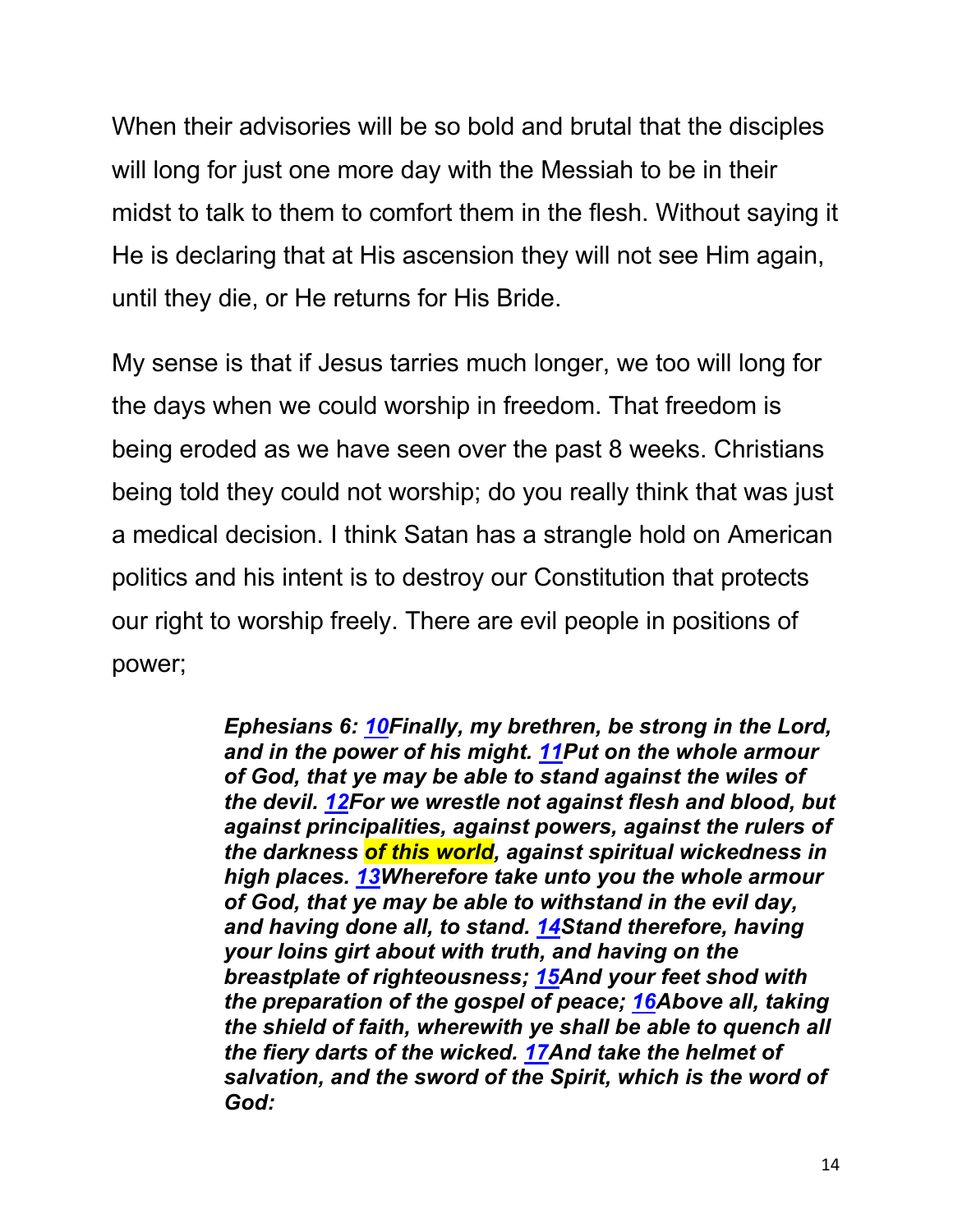What God describes here is not your "Sunday go to meetin clothes", this is battle array. Being mentally, physically and Spiritually prepared for the battle. In my opinion the churches of America failed woefully in this most recent battle. They coward at the thought of an unseen enemy running roughshod over them. Disappointing! When a second wave of cases hits what will the churchs do them? Will they continue to cower or will they stand and speak with boldness?

#### *Ephesians 6 continuing;*

*18Praying always with all prayer and supplication in the Spirit, and watching thereunto with all perseverance and supplication for all saints; 19And for me, that utterance may be given unto me, that I may open my mouth boldly, to make known the mystery of the gospel, 20For which I am an ambassador in bonds: that therein I may speak boldly, as I ought to speak.*

#### **23And they shall say to you, See here; or, see there: go not after** *them***, nor follow** *them***.**

There were many false prophets and false messiahs of the days of the early Church. We have seen more come and go over the years and there are many deceived this very day around the world by false prophets and false teachers that are convincing people to follow them that they alone have the correct understanding. Denomination after denomination, false religion after false religion, all declaring that they have the answer the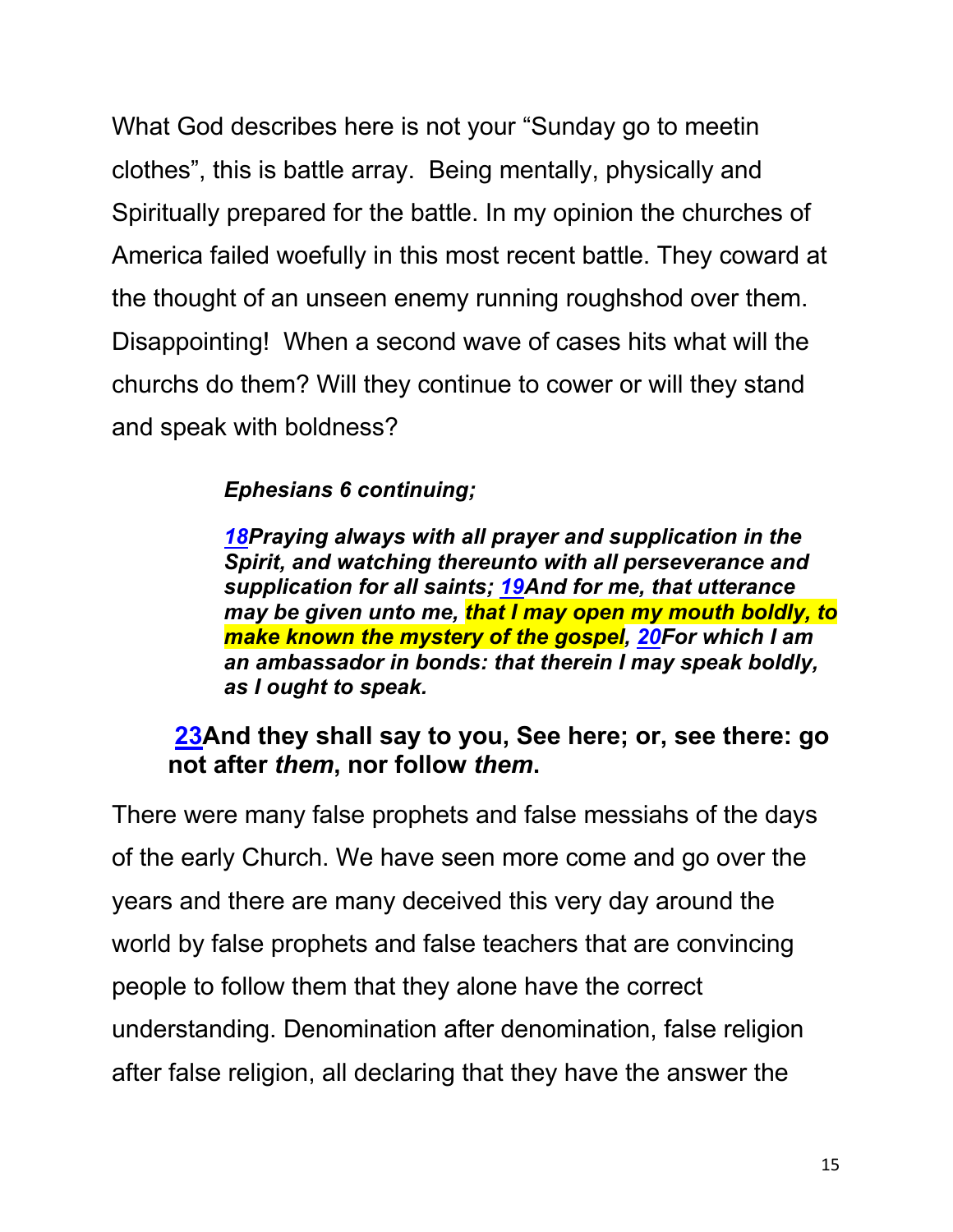only answer. In that light don't ever look to any man for the answer but be diligent about your study of God's Word and work out your own salvation through the power of the Holy Spirit.

There will be a day come when the world is in turmoil and they will be looking for a savior and when that world savior steps forward, he will be loved by the world and he will be the Anti-Christ. He will be joined by the Beast and the False Prophet to deceive the world.

## **24For as the lightning, that lighteneth out of the one**  *part* **under heaven, shineth unto the other** *part* **under heaven; so shall also the Son of man be in his day.**

One sign that will be evident to the world at the return of the True Savior will be that He will be seen worldwide without the need of technology. His appearance will be so bright and undeniable that no one will doubt who He is. They won't necessarily like it, but they will understand it and every knee will bow.

## **25But first must he suffer many things, and be rejected of this generation.**

The crucifixion.

**26And as it was in the days of Noe, so shall it be also in the days of the Son of man.**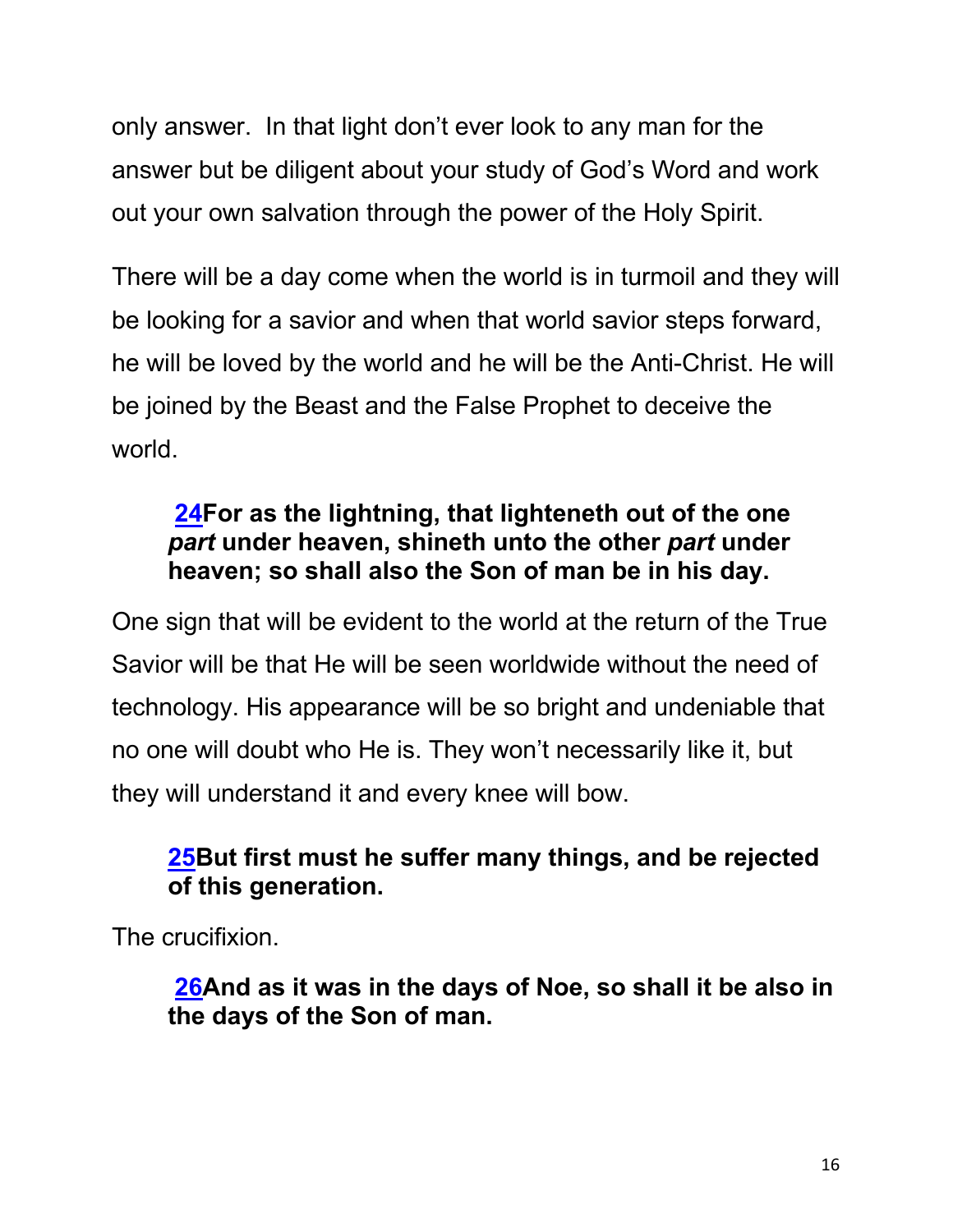Jesus is alluding to the conditions on earth when He will return. The time of Noah was filled with sensuality. The Bible uses such a word to describe the wantonness of the flesh in direct opposition to the Spirit of God. The Greek word for "sensuality" in Strong's Concordance is;

Transliteration: aselgeia Phonetic Spelling: (as-elg'-i-a) Definition: licentiousness, wantonness Usage: (outrageous conduct, conduct shocking to public decency, a wanton violence), wantonness, lewdness.

The definition unfortunately recognizes the authority of morality as "public decency" not Godly Morality. In the days of Noah and what is to come that public decency will be as nothing. We have seen and continue to see the moral decadence of America and the world. There is nothing one human being will not do to another human being; NOTHING!

**27They did eat, they drank, they married wives, they were given in marriage, until the day that Noe entered into the ark, and the flood came, and destroyed them all. 28Likewise also as it was in the days of Lot; they did eat, they drank, they bought, they sold, they planted, they builded; 29But the same day that Lot went out of Sodom it rained fire and brimstone from heaven, and destroyed** *them* **all.**

We all know of the debauchery in Sodom and Gamora when Lot was there. We saw the lasting effects it had on his daughters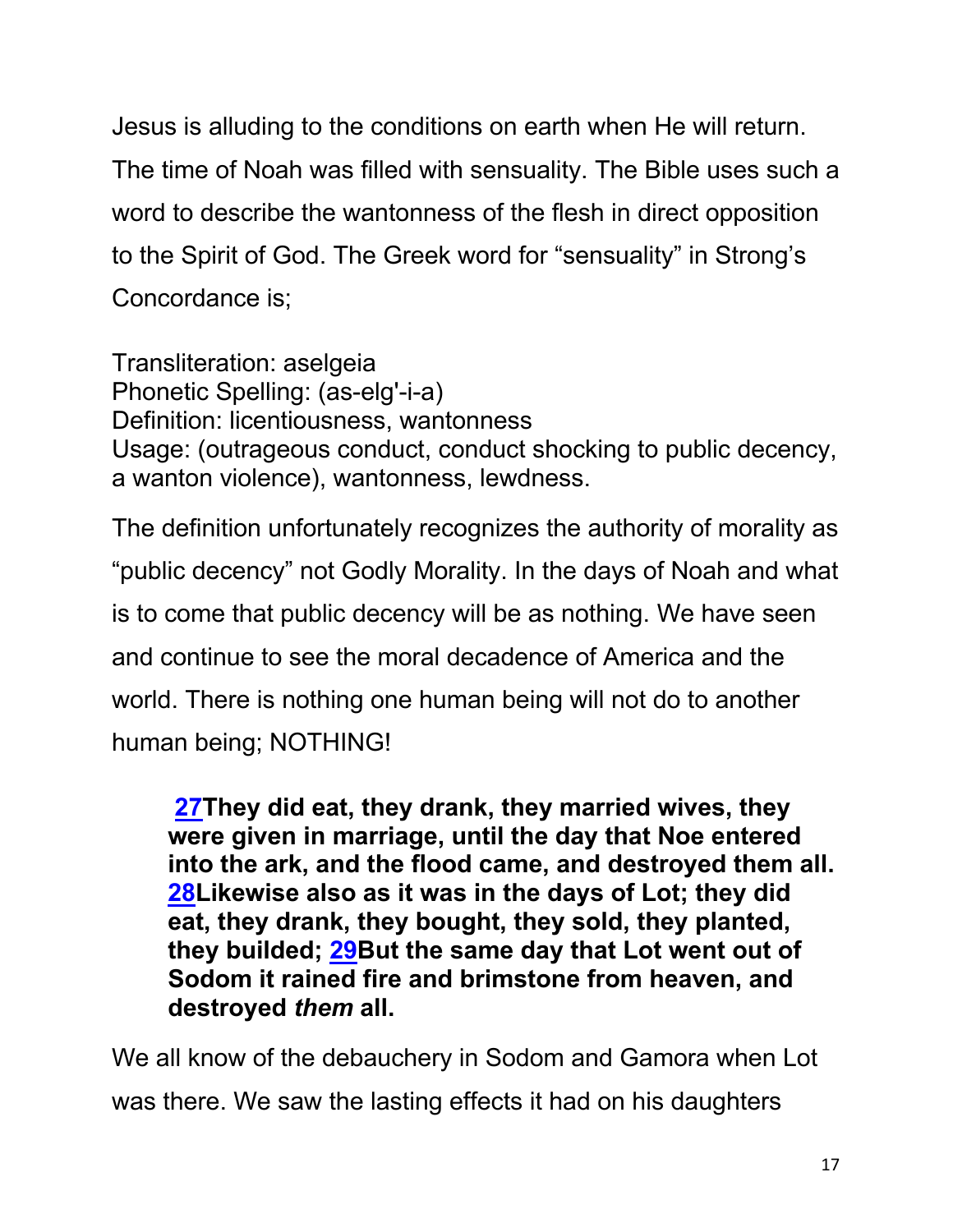even after they escaped. Genesis 19:30 and on. That sensuality has only expanded and grown as we edge closer to Jesus return.

**30Even thus shall it be in the day when the Son of man is revealed. 31In that day, he which shall be upon the housetop, and his stuff in the house, let him not come down to take it away: and he that is in the field, let him likewise not return back. 32Remember Lot's wife. 33Whosoever shall seek to save his life shall lose it; and whosoever shall lose his life shall preserve it.**

These verses reveal how difficult it will be for people to let go of their belongings if that is what is important to them. When the moment comes, the trumpet sounds and the shout goes out for Rapture, not a second is to be lost in abandoning all that we have on this earth in exchange for all that Jesus has to offer us in heaven. Hopefully Jesus will find us with our shoulders to the plow; Carrying out the Great Commission. But when we hear the trumpet and see our Lord coming in the clouds, immediately let go of the plow. For those who hesitate it will be revealed who or what they truly worship, and it is not Jesus. They are lost.

What is to follow is the description of the Rapture.

*1 Thessalonians 4: 17Then we which are alive and remain shall be caught up together with them in the clouds, to meet the Lord in the air: and so shall we ever be with the Lord.*